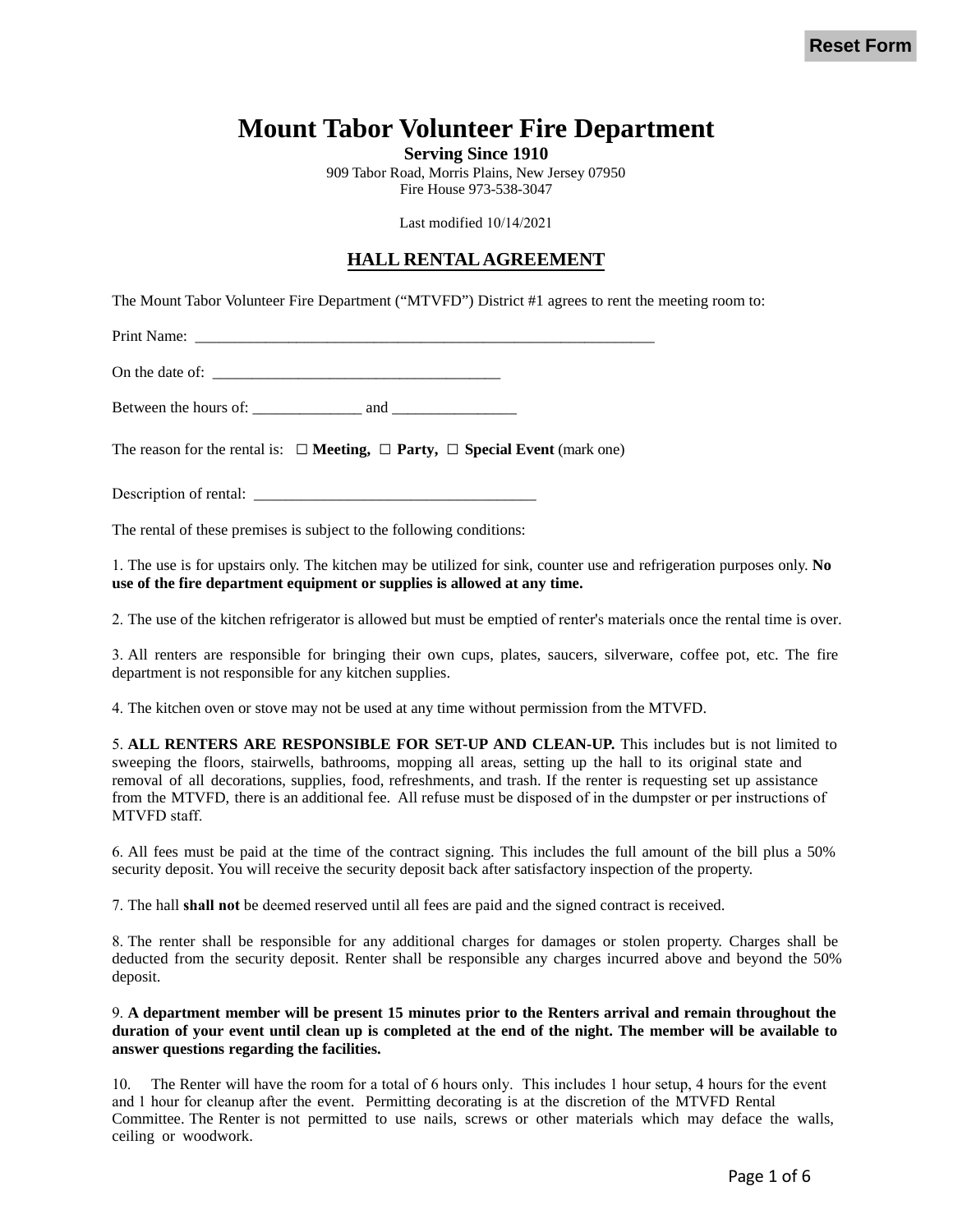Blue painter's style masking tape only may be used as an adhesive for affixing decorations on all surfaces. NO CONFETTI SHALL BE USED AT ANY TIME. A \$100 FEE WILL BE ASSESSED IF CONFETTI IS USED BY THE RENTER.

11. If the MTVFD has to clean, tidy or rearrange the hall because insufficient cleaning by the Renter, the Renter shall be charged for the cost of the cleaning and will be charged against the renter's security deposit. If the cost of cleaning exceeds the amount of Renter's security deposit, Renter will be charged \$50.00 per hour, per person, for any cleaning conducted by MTVFD. The amount charged must be paid by cash within 10 days of being presented a bill for the cleaning conducted by MTVFD.

12. The Renter agrees that all doors to the social hall must be kept completely closed when the climate control system (heating or air conditioning) is operating, except for entrance and exit of people. If the doors are not kept closed to the satisfaction of the MTVFD representative, Renters will forfeit the entire security deposit in compensation for increased heating or cooling expenses.

13. Renters and Guests are NOT PERMITTED to enter the MTVFD truck room or the other secured or unsecured areas of the building except the meeting room and restrooms. Entrance into any other room of the building will be considered willful trespass by MTVFD.

14. All vehicles must be parked in the rear of the lot and on the street not in the designated fire department spaces.

15. If the Renter should bring in an outside catering service, the caterer or Renter will be permitted to use only the kitchen sinks and one refrigerator. All arrangements for catering must be approved by the MTVFD Tarn Drive Committee prior to the event. Renter is responsible for all activities and actions of a caterer while the caterer is on MTVFD property, including any damage to kitchen facilities or removal of any kitchen items or utensils owned by MTVFD.

16. Any activities involving gambling, illegal drugs or activities of an explicit nature are not permitted at any time.

17. Renter agrees that should alcoholic beverages be served at this function. Renter assumes all liability for any and all occurrence, accidents, damages or claims arising out of the serving of alcohol. Renter agrees that no one under the age of 21 shall consume any alcoholic beverages.

18. When alcohol is to be served, a \$1,000,000.00 liability insurance policy is preferred. If Renter's insurance policy will cover the event, proof of coverage must be provided two weeks prior to the event.

19. The Mt. Tabor Fire Department District #1 will not be responsible for any lost or damaged personal property. This includes the parking lot and grounds as well. Any personal injuries sustained during this rental will not be the responsibilities of the Mt. Tabor Fire Department. Any injuries must be reported to the MTVFD member on location and he/she may make the determination to call for additional EMS resources at that time.

#### 20. **ANY INJURIES OR DAMAGES MUST BE REPORTED TO THE FIRE DEPARTMENT PERSONNEL IMMEDIATELY. FAILURE TO REPORT DAMAGES OR INJURIES WILL RESULT IN LOSS OF THE DEPOSIT**

#### **MAXIMUM HALL CAPACITY**:

- **113 Persons with tables and chairs**
- **242 Persons with chairs only**
- **339 Standing only**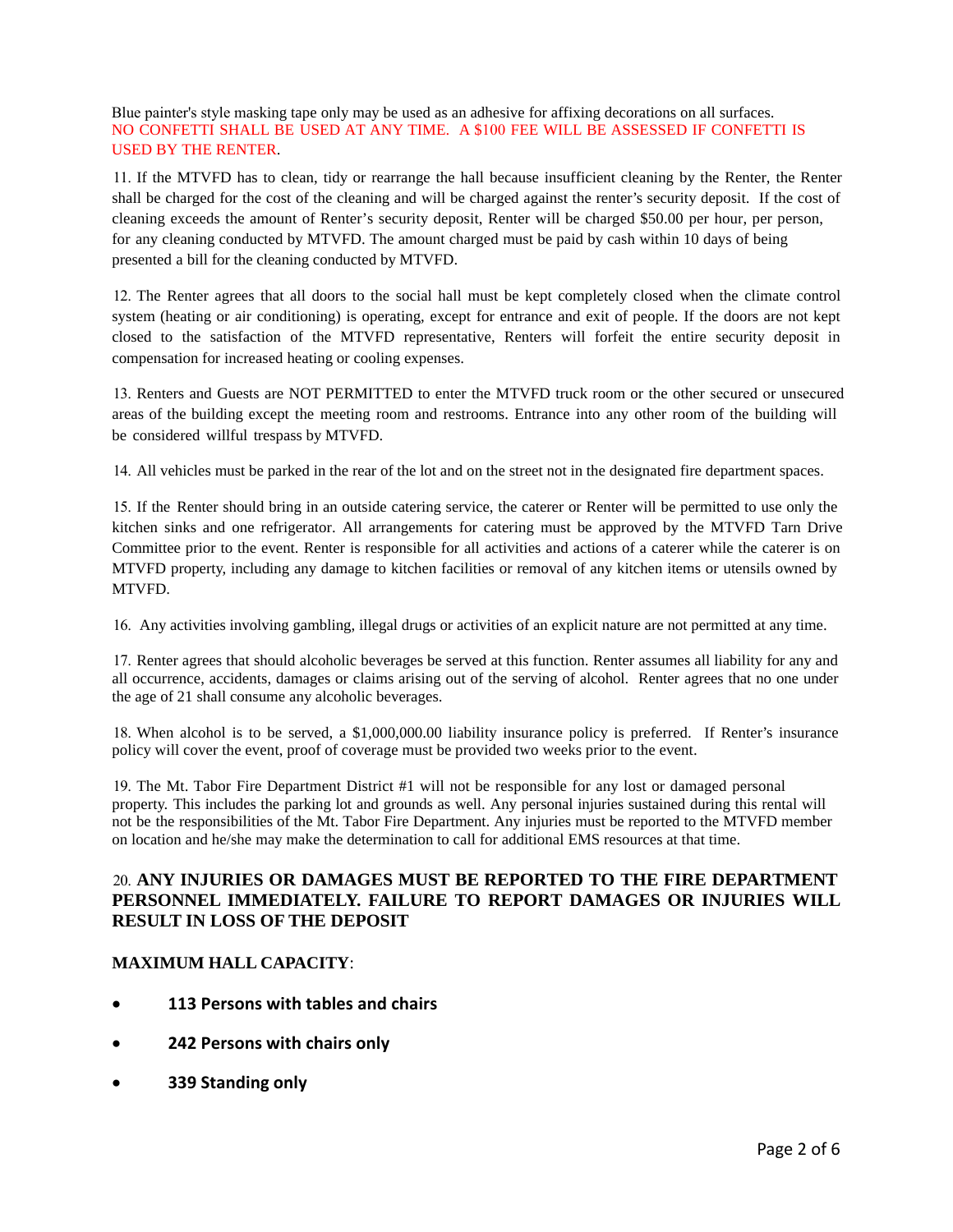#### **FEE SCHEDULE**

#### **HALL RENTAL FEE\*:**

| PARTIES:                  | \$700.00 for 6 hours (minimum fee) and \$95 each additional hour<br>or part thereof. |
|---------------------------|--------------------------------------------------------------------------------------|
| MEETINGS/NON-PARTY USAGE: | \$275.00 for 2 hours (minimum fee) and \$75 each additional hour<br>or part thereof. |
| Special Event:            | \$125.00 per Hour                                                                    |

Night before setup fee: \$40.00 Per Hour, minimum time of 1 hr. Payment via cash only.

Renters must be at least 21 years of age. \*If the Renter signs up for the incorrect event title, the fee is subject to change at the discretion of the room rental Committee.

NO-SMOKING: Our entire facility and property is designated as NO-SMOKING. The use of tobacco or similar products is forbidden.

All checks should be made payable to the M.T.V.F.D. All major credit cards are accepted for rental fees. Deposits via check or money order only.

**LABOR FEE:** \$75 per member per hour if requested for set up, clean up, or additional assistance. **CLEAN UP CHARGE:** \$75.00/hour per man for each hour department personnel needed to clean up after an event.

**Digital Sign Usage:** We can advertise your event or broadcast a message on our digital sign for a charge of \$40

**AVAILABILITY**: The meeting room is not available for rental on Thursday nights or Holidays. Other unavailable times are at the discretion of the Room Rental Committee Chairperson.

I hereby agree to the terms set forth herein:

| <b>Renter Name Print:</b> |       |
|---------------------------|-------|
| Renter Sign:              | Date: |
| Approved by:              | Date: |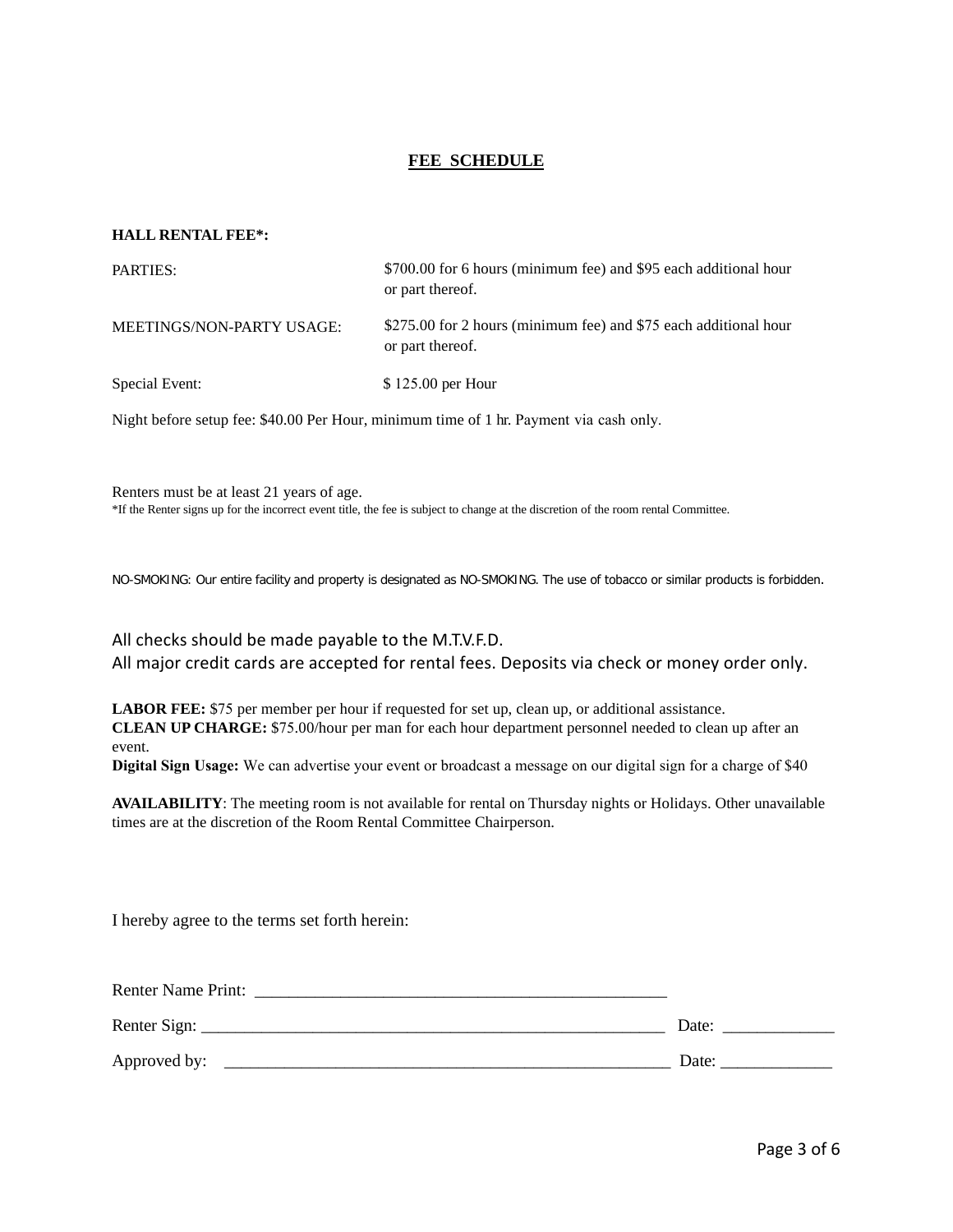# **Waiver of Alcohol Liability**

| Department, Board of Fire Commissioners, Parsippany-Troy Hills District #1 their members and                                                                                                                                   |  |
|--------------------------------------------------------------------------------------------------------------------------------------------------------------------------------------------------------------------------------|--|
| officers from any and all responsibility and liability of liquor brought, served and/or consumed on Mt.                                                                                                                        |  |
| Tabor Fire Department property.                                                                                                                                                                                                |  |
| I, the undersigned, agree to assume any and all responsibility for all persons participating in any                                                                                                                            |  |
| function agreed upon under contract.                                                                                                                                                                                           |  |
| I also agree that any person under 21 years of age will not consume any type of alcoholic beverage.                                                                                                                            |  |
| Any violation of this rule will immediately terminate the rental and building hall will be vacated                                                                                                                             |  |
| <b>WITHOUT</b> refund of rental fee.                                                                                                                                                                                           |  |
| Date: the contract of the contract of the contract of the contract of the contract of the contract of the contract of the contract of the contract of the contract of the contract of the contract of the contract of the cont |  |

| <b>Renter Name Print:</b> |       |
|---------------------------|-------|
| Renter Sign:              | Date: |
| Approved by:              | Date: |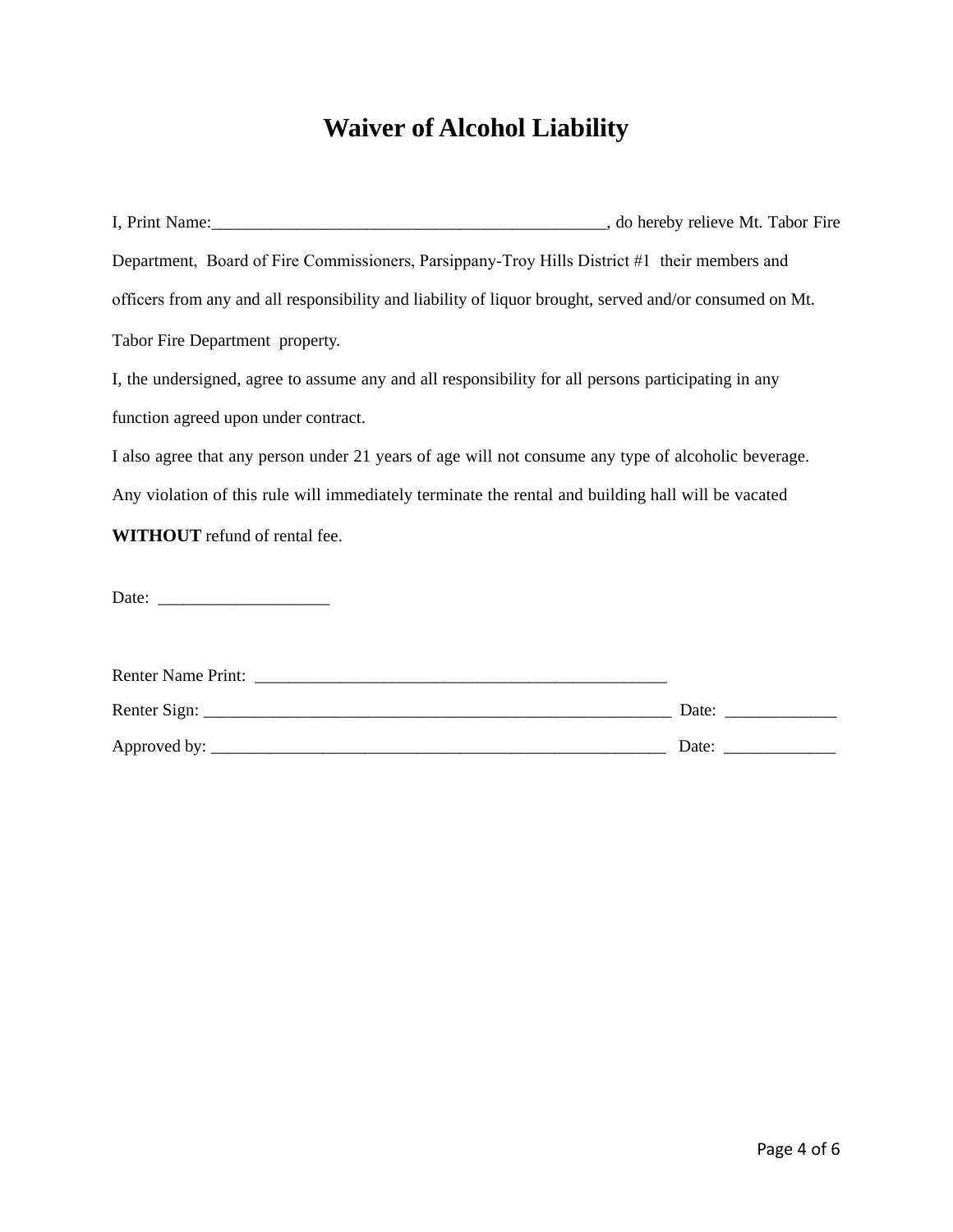## **RENTAL AGREEMENT**

|                                                                                                                                          | Rental Fee: Party-\$700 Meeting-\$275 Special Event - \$125/hr.                                                                                                                                                                                                                                                                                                                                                                                                                                         | $\begin{picture}(20,10) \put(0,0){\vector(1,0){100}} \put(15,0){\vector(1,0){100}} \put(15,0){\vector(1,0){100}} \put(15,0){\vector(1,0){100}} \put(15,0){\vector(1,0){100}} \put(15,0){\vector(1,0){100}} \put(15,0){\vector(1,0){100}} \put(15,0){\vector(1,0){100}} \put(15,0){\vector(1,0){100}} \put(15,0){\vector(1,0){100}} \put(15,0){\vector(1,0){100}} \$ |  |
|------------------------------------------------------------------------------------------------------------------------------------------|---------------------------------------------------------------------------------------------------------------------------------------------------------------------------------------------------------------------------------------------------------------------------------------------------------------------------------------------------------------------------------------------------------------------------------------------------------------------------------------------------------|---------------------------------------------------------------------------------------------------------------------------------------------------------------------------------------------------------------------------------------------------------------------------------------------------------------------------------------------------------------------|--|
| Labor Fee (\$75 per member): Per Hour Clean up if not done by renter<br>Total Rental (This does not include the additional 50% deposit.) |                                                                                                                                                                                                                                                                                                                                                                                                                                                                                                         | $\frac{1}{2}$                                                                                                                                                                                                                                                                                                                                                       |  |
|                                                                                                                                          |                                                                                                                                                                                                                                                                                                                                                                                                                                                                                                         |                                                                                                                                                                                                                                                                                                                                                                     |  |
|                                                                                                                                          |                                                                                                                                                                                                                                                                                                                                                                                                                                                                                                         |                                                                                                                                                                                                                                                                                                                                                                     |  |
| Deposit Fee: (50% of Rental Fee)                                                                                                         |                                                                                                                                                                                                                                                                                                                                                                                                                                                                                                         | $\frac{1}{2}$                                                                                                                                                                                                                                                                                                                                                       |  |
|                                                                                                                                          |                                                                                                                                                                                                                                                                                                                                                                                                                                                                                                         |                                                                                                                                                                                                                                                                                                                                                                     |  |
|                                                                                                                                          |                                                                                                                                                                                                                                                                                                                                                                                                                                                                                                         |                                                                                                                                                                                                                                                                                                                                                                     |  |
|                                                                                                                                          |                                                                                                                                                                                                                                                                                                                                                                                                                                                                                                         |                                                                                                                                                                                                                                                                                                                                                                     |  |
|                                                                                                                                          |                                                                                                                                                                                                                                                                                                                                                                                                                                                                                                         |                                                                                                                                                                                                                                                                                                                                                                     |  |
|                                                                                                                                          | Phone Number:                                                                                                                                                                                                                                                                                                                                                                                                                                                                                           |                                                                                                                                                                                                                                                                                                                                                                     |  |
| $\bullet$<br>$\bullet$<br>$\bullet$<br>fees are received.<br>٠                                                                           | Rental fee is not refundable. All checks are to be made payable to M.T.V.F.D. only.<br>Both the rental fee and deposit should be in no later than 2 weeks prior to your rental.<br>Once payment is received the date will be formally reserved, dates are not guaranteed until<br>Please mail completed forms and payment to the Bill Herrmann 43 Vail Rd., Lake Hiawatha, NJ<br>07034. You can also email completed and signed forms to roomrental@mounttaborfd.com<br><b>Fire Department Use Only</b> |                                                                                                                                                                                                                                                                                                                                                                     |  |
|                                                                                                                                          | Committee representative signature:                                                                                                                                                                                                                                                                                                                                                                                                                                                                     |                                                                                                                                                                                                                                                                                                                                                                     |  |
|                                                                                                                                          |                                                                                                                                                                                                                                                                                                                                                                                                                                                                                                         |                                                                                                                                                                                                                                                                                                                                                                     |  |
| Member on Duty signature:                                                                                                                |                                                                                                                                                                                                                                                                                                                                                                                                                                                                                                         |                                                                                                                                                                                                                                                                                                                                                                     |  |
|                                                                                                                                          |                                                                                                                                                                                                                                                                                                                                                                                                                                                                                                         |                                                                                                                                                                                                                                                                                                                                                                     |  |
|                                                                                                                                          |                                                                                                                                                                                                                                                                                                                                                                                                                                                                                                         |                                                                                                                                                                                                                                                                                                                                                                     |  |
| Hall Inspected: YES NO                                                                                                                   |                                                                                                                                                                                                                                                                                                                                                                                                                                                                                                         |                                                                                                                                                                                                                                                                                                                                                                     |  |
|                                                                                                                                          | Deposit Returned: \$                                                                                                                                                                                                                                                                                                                                                                                                                                                                                    |                                                                                                                                                                                                                                                                                                                                                                     |  |
| <b>Comments:</b>                                                                                                                         |                                                                                                                                                                                                                                                                                                                                                                                                                                                                                                         |                                                                                                                                                                                                                                                                                                                                                                     |  |